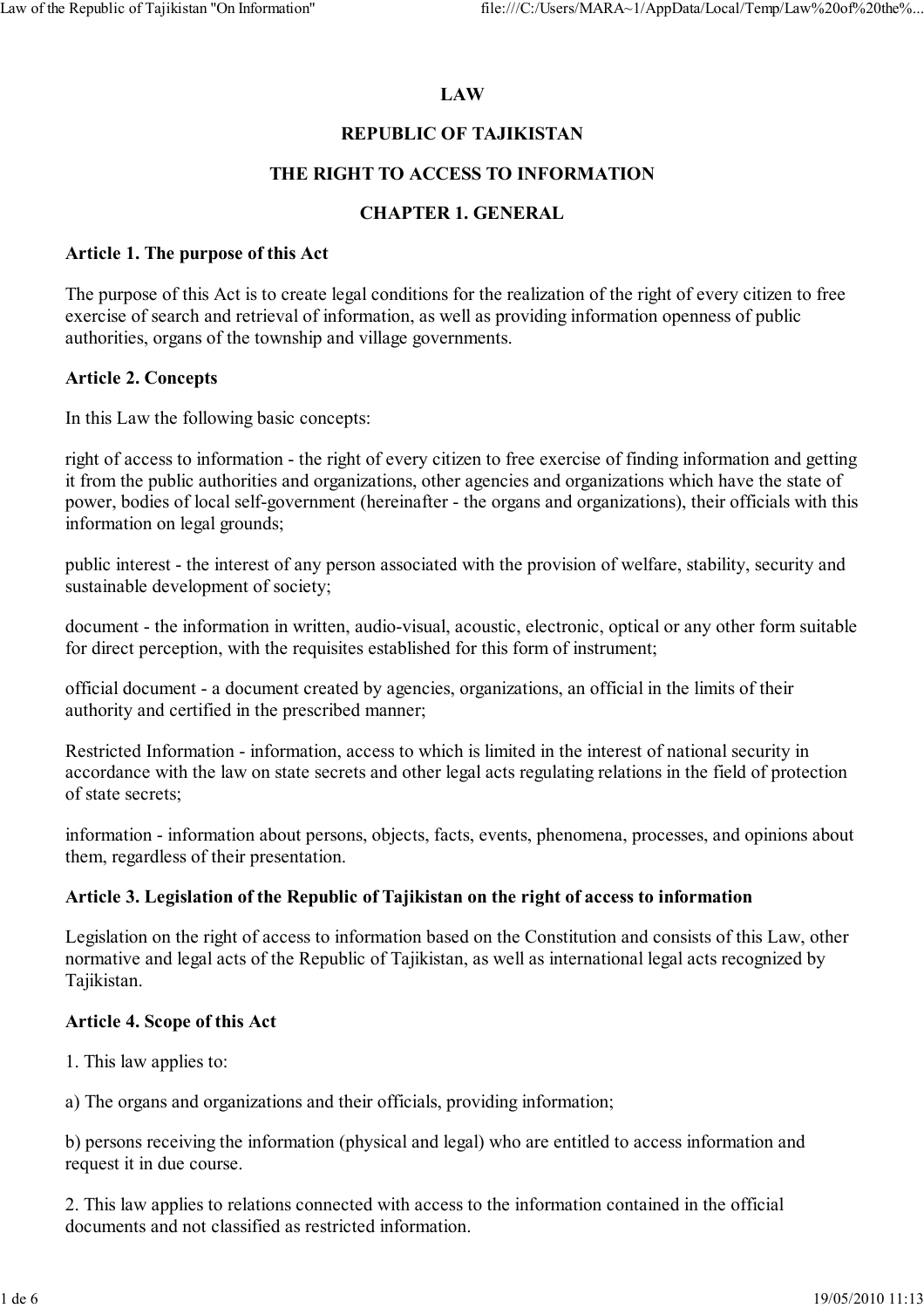The decision on reading the draft of the official documents or bring them to the public authorities shall take or organizations which are developing these projects.

# **Article 5. Information, access to which can not be restricted**

1. It can not be restricted from access to information necessary for the satisfaction and protection of rights and legitimate. interests of persons who seek to obtain this information, unless it falls under the law of Tajikistan "On State Secrets" and other normative legal acts regulating relations in the field of protection of state secrets to the category of restricted information.

2. Restricting access is not allowed in the following documents and information:

a) laws, other regulatory legal acts, which, in accordance with the laws of the Republic of Tatarstan shall be subject to mandatory publication;

b) emergency (accidents, accidents, natural disasters) that threaten the safety and health of citizens, their official forecasts: environmental, meteorological, demographic, sanitary-epidemiological and other information necessary to ensure the safety of citizens, human settlements, industrial and other facilities ;

c) the privileges, compensation and benefits provided to citizens, officials and organizations;

d) the facts of violation of the rights and freedoms of man and citizen, as well as the rights and legitimate interests of legal persons;

d) the activities of agencies and organizations, their officials.

## **Article 6. Basic principles of the right to access to information**

1. The main principles of the right of access to information are:

a) accessibility and openness of information;

b) the accuracy and completeness of the information;

c) timely provision of information;

d) protection of rights of access to information, including the courts;

d) liability for violation of the right of access to information;

e) compliance with the provision of information rights and legitimate interests of third parties;

f) establishing restrictions on access to information law and only in so far as is necessary to protect the constitutional order, national defense and national security, credibility and impartiality of justice, morality, health, rights and lawful interests of individuals and entities .

2. The order establishing a regime of limited access to information is determined by law and adopted in accordance with regulations.

### **CHAPTER 2. ORDER OF THE RIGHT TO ACCESS TO INFORMATION**

### **Article 7. Ways of the right of access to information**

- 1. Access to information:
- a) mandatory dissemination of information to the public;
- b) the satisfaction of personal and collective requests for information.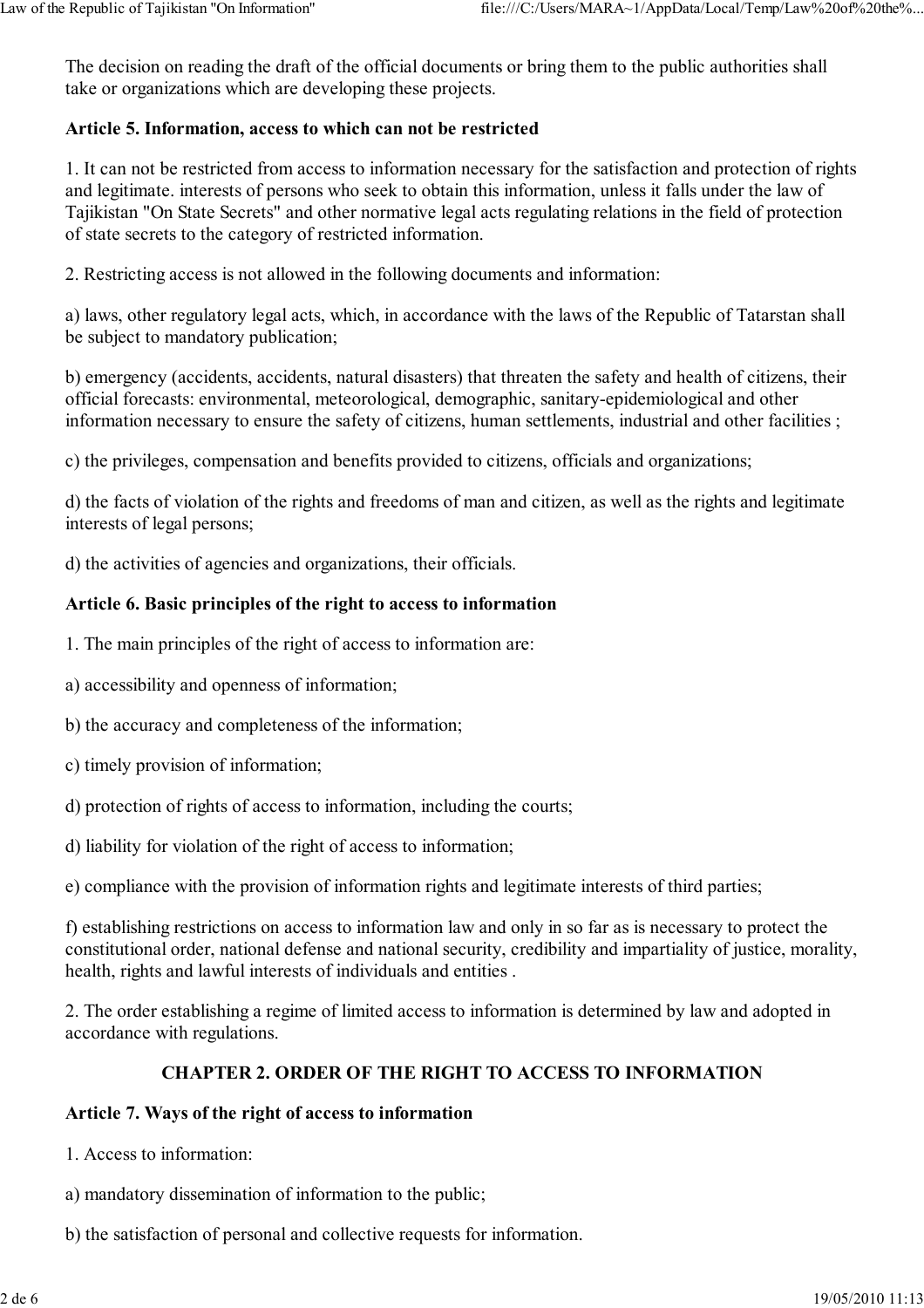2. The order of mandatory dissemination of information to the public is determined by the laws and adopted in accordance with regulations.

In all cases, bodies and organizations, their officials are obliged to by all available means to bring to the public of their knowledge about the facts and circumstances that threaten public safety, life and health.

3. Communication of information to the public shall be effected by the publication of official documents in special editions, placing them in databases and data banks available for an unlimited range of stakeholders.

4. Access to information at the request of the person concerned may take the form:

a) familiarization with the official documents containing the requested information;

b) obtain a copy of the document, or extracts from it;

obtain a written certificate containing the requested information;

receiving oral presentation of the content of the requested information;

c) obtain information about the source of the publication of the requested information in the official gazette.

5. Request for information, as well as providing information on request can be made in writing or orally, including the use of electronic data transmission technologies.

### **Article 8. Provision of access to information**

1. The functions of the organization access to information in the structure of organs and organizations assigned to the service and divisions, consisting of, the structure of these bodies and organizations, as well as to specific officials.

2. Function for the information of persons requesting the information is fixed in position on the body or entity, during the activity that created the information.

The rights, duties, responsibilities of specialized services, departments, officials, implementing these functions, establishes provisions for these services, departments and job descriptions, approved in the prescribed manner.

3. To implement the functions of providing access to information at the discretion of the authority or organization that provide this information may be subject to the conditions of the treaty organization that provides information.

Details of these organizations (organization name, mailing address, telephone number and fax number, email address, network address - more - details of organizations) are brought to the attention of persons seeking for information.

4. Rules of execution of requests for information are determined by the head of the agency or organization.

The above rights include the name and mode of operation of the organizations, services, departments or officials with responsibilities for access to information, the categories of information provided, the types of services related to its provision (including the order of access to computerized information systems), order of payment of these services, and other conditions of access.

## **Article 9. Provision of access to information in automated information systems, agencies and organizations**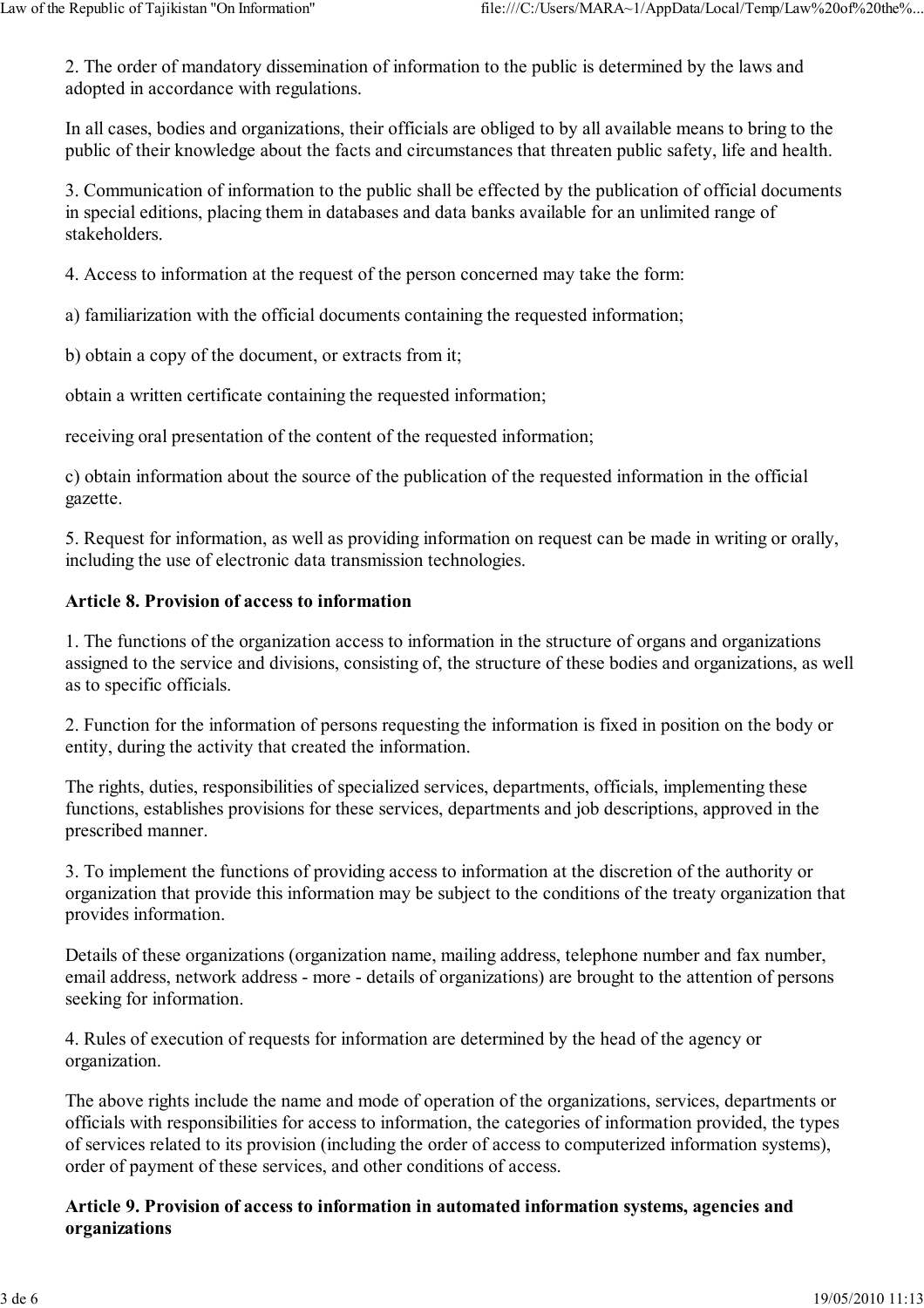1. To ensure the right to access information from automated information systems, organs and organizations of these bodies and organizations:

a) a scheme to connect the PSTN and also offer information on the official server body (ies) or organization (s) for unlimited access of citizens, institutions and organizations connected to the network;

b) create a user locations connected to public networks, in places accessible to citizens, agencies and organizations (in the premises of bodies and organizations, public libraries, post offices and other locations specified by law);

a) distinguish e-mail address to receive requests and send the information requested on the PSTN;

g) are responsible for the content, accuracy and completeness of the information, the official server.

2. In the case of providing information electronically to its accuracy is confirmed by the electronic digital signature or other electronic means in the manner prescribed by law. The documents created with a computer and transmitted via telecommunication channels, necessarily an indication of all the requisites established for these instruments.

## **Article 10. Rights and duties of the requesting information**

1. Requesting information is entitled to:

a) choose any form of inquiry provided for by this Law;

b) does not justify the need to obtain the requested information, if such a justification is not required to clarify the content of the request and unless otherwise provided by law;

a) to require a written response;

g) to appeal in the prescribed manner of the bodies and organizations, their officials who violate the right of access to information and the established order of its realization.

2. Requesting the information must comply with the terms and conditions of access to information provided by this Law and other rules issued in accordance with regulations.

# **Article 11. Responsibilities of agencies and organizations, their officials on access to information**

1. The bodies and organizations, their officials are obliged to:

a) establish the organizational and technical and other conditions necessary for the realization of the right of access to information;

b) during a specified period to keep the official documents containing information to be provided in accordance with this Act;

c) ensure the accuracy and completeness of the information provided, the deadlines and conditions for its provision;

d) to comply with procedure prescribed by law the publication of official documents issued in the form of laws and regulations;

d) within the specified period taken to keep them, acts that determine their legal status, the acts of bodies and organizations, the successor to which they are, as well as other official documents.

2. If the information provided contains incorrect or incomplete information, authority or agency required a reasoned written statement by the person requesting information in a short time, not later than seven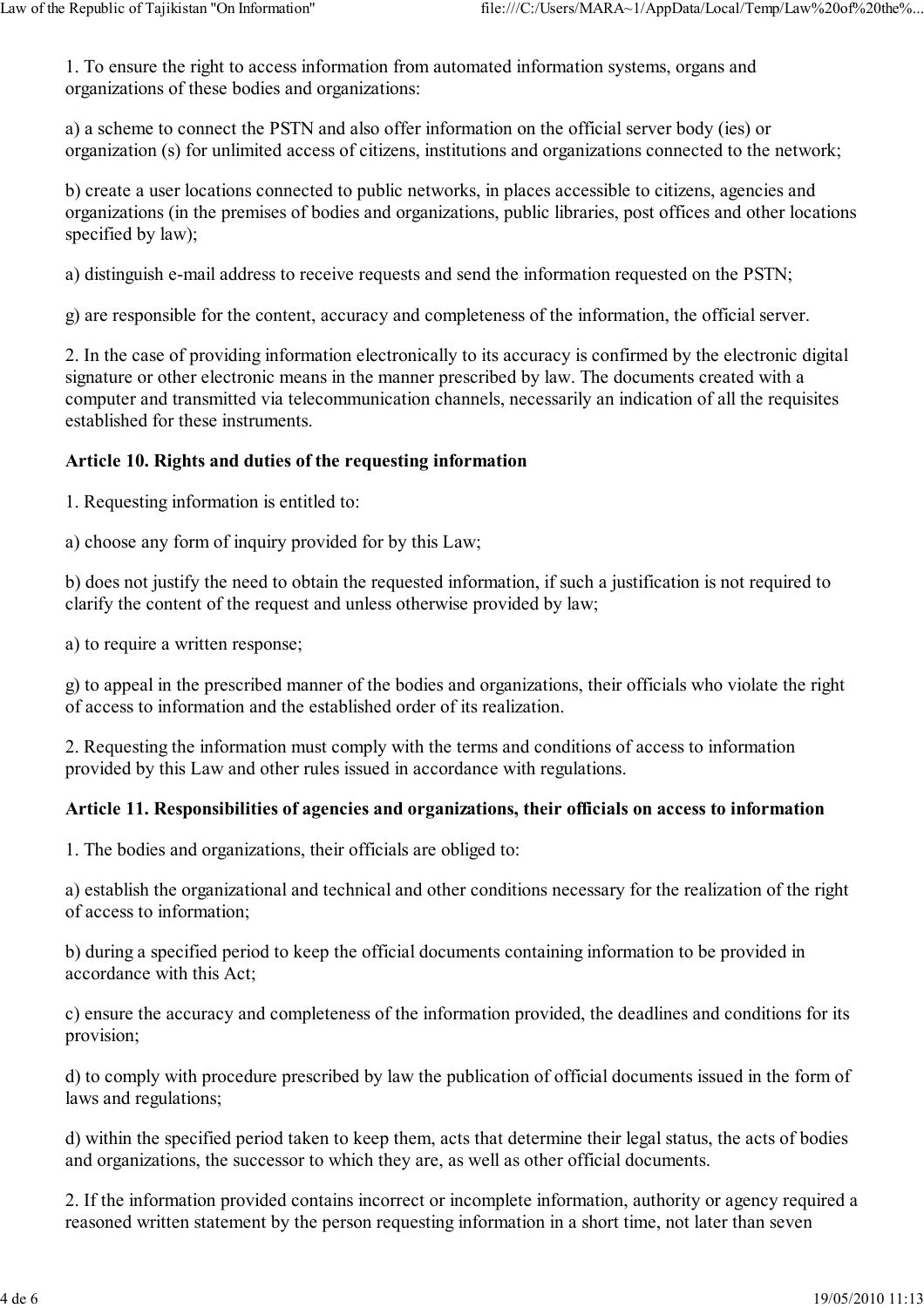working days after receipt of the application, to clarify or supplement the information provided.

3. Bodies and organizations are obliged to enter the official documents on the rosters, communicate to the public and available on request.

The register shall contain the name, date of adoption, the number of each act, and published information about its publication. The entity or organization, leading the registry may provide other mandatory requirements for this roster.

## **Article 12. Request for Information**

1. Request addresses of the authorities, organization or official, who, in the opinion made the request, have the necessary information.

2. The request indicates the first name and patronymic of the person who applies for information, the name of the organization on whose behalf the inquiry is addressed, first name and patronymic of the person who should send a response, postal address, telephone number or fax number, e-mail address for reply or clarify the nature of the request, as well as the desired shape and type of response.

#### **Article 13. Procedure for consideration and satisfy**

1. Answer to a request for information is issued as soon as possible but not later than thirty calendar days after receiving the request.

If the requested information can not be provided within the specified period, applies for its receipt within seven working days after receiving the request sent written notice of the postponement of the answer. The notice must state the reasons for delay and the duration of the requested information, which may not exceed fifteen calendar days beyond the term of this Act to answer.

2. If the agency or organization receiving the request, do not possess the requested information, not later than seven days they are required to notify the person requesting the information, and, if possible, provide him with details of the organs, organizations or persons who may have requested information or specify the details of the authority or organization, which sent the query.

3. In that case, if the requested information is published in a public official publications, the Executive request may be limited to specifying the details of the publication and the date of publication.

4. The answer to the request must contain details of the body or organization and the Executive request.

5. Provide information verbally instead of writing required is not permitted without the consent of the person requesting the information. This should provide reasons for the submission of information in this form.

6. Submission of information on this document or extracts from the requested document is acceptable if they help or extracts contain detailed information on request, as well as in the case of the need for a regime to limit access to information.

7. Queries (including oral), as well as responses to inquiries are subject to mandatory registration at the place of receipt of these requests.

### **Article 14. Refusal to provide information**

1. Except as provided by the law on state secrets and other legal acts regulating relations in the field of protection of public interest, not to be available on request information, containing information:

a) The components of state or official secrets;